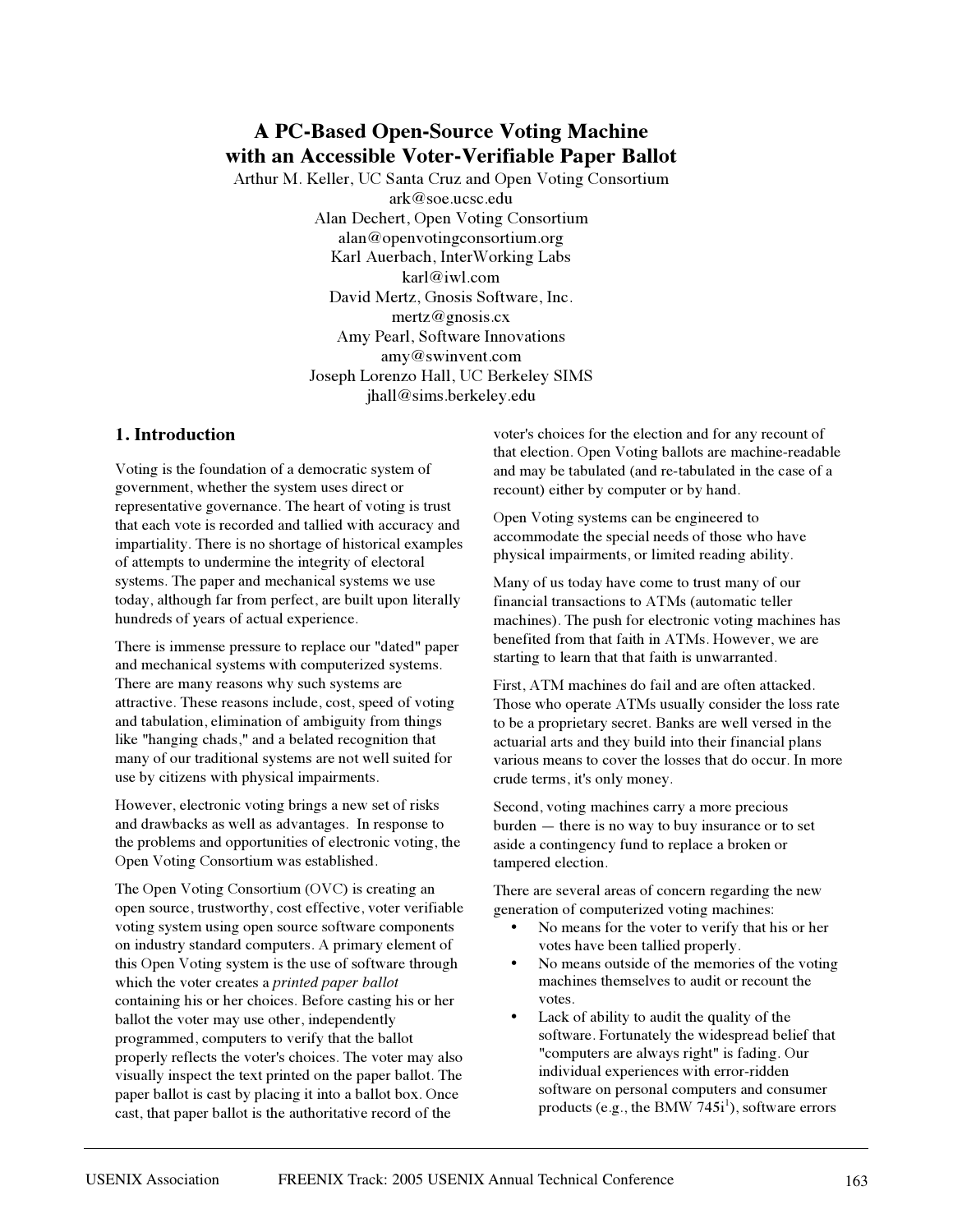by even the best-of-the-best (e.g., NASA and the loss of the Mars Climate Orbiter<sup>2</sup>), and the possibility that intentional software bugs can be hidden so deeply as to be virtually invisible (Ken Thompson's famous 1984 paper — Reflections on Trusting Trust<sup>3</sup>) have all combined to teach us that we should not trust software until that trust has been well earned. And even then, we ought not to be surprised if unsuspected flaws arise.

• Vulnerability of the machines or of their supporting infrastructures to intentional attack or inadvertent errors.

The companies that produce voting machines have poured gasoline onto the smoldering embers of concern. Some of these products are built on Microsoft operating systems — operating systems that have a well-earned reputation for being penetrable and unsecure.<sup>4</sup> And most of these companies claim that their systems are full of trade secrets and proprietary information and that, as a consequence, their internal workings may not be inspected by the public. In addition, these companies have frequently displayed a degree of hostility (in some cases, the hostility took the form of lawsuits<sup>5</sup>) against those who are concerned about the integrity of these products. And finally, their systems have "vulnerabilities [that] do show incompetence" and were built by "programmers [who] simply don't know how to design a secure system."<sup>6</sup> There is a widespread perception that these companies are more concerned about profits than about fair and trustworthy elections.

The Help America Vote Act of  $2002<sup>7</sup>$  was passed into law to modernize voting equipment as a result of the 2000 US Presidential election and the problems observed in Florida.<sup>8</sup> The Federal Election Commission (FEC) has issued a set of Voting System Standards  $(VSS)^9$  that serve as a model of functional requirements that elections systems must meet before they can be certified for use in an election. The next section discusses the existing voting machines that meet those standards. Section 3 considers the rationale for an accessible voter-verifiable paper ballot. Section 4 is a description of the Open Voting Consortium architecture for the polling place. Section 5 mentions the current state of the system and next steps for its development. Conclusion, acknowledgements, and references follow.

# **2. OVC System Description**

The OVC system will be very much like a traditional system in which the voter enters the polling place, marks his or her choices onto a paper ballot, and inserts the ballot into a ballot box. Our design applies

computer technology to that traditional system. However, unlike some of the other computerized voting systems that change the basic nature of the traditional system, our design applies computer technology only in a limited and conservative way.

The OVC design preserves the paper ballot. However, under the OVC design the voter marks the ballot using a computerized voting station rather than a pencil or colored marker. The ballot is printed in plain text that the voter can read. Voters have the opportunity to inspect the ballot to ensure that it properly reflects their choices.

The OVC design will preserve the ballot box. Voters must insert their paper ballots into the ballot box. The OVC ballots will contain a barcode in addition to the plain text. This barcode makes it easy for the poll workers to count the ballots<sup>10</sup> when the ballot box is opened.

The OVC design will be a voter-verified voting system. The core difference between this and other systems, such as DRE equipped with printers, is that in the OVC design the paper ballot is the actual ballot; information that might be recorded in computer memories or on computer media is used only for security, errordetection, fraud detection/prevention, and auditing.

# **3. Existing Electronic Voting Machines**

Existing DRE (Direct Recording Electronic) voting machines have come under increasing scrutiny with widespread reports of malfunctions, omissions and user interface problems during elections.

# **3.1 Diebold AccuVote TS and TS-X**

A group led by Avi Rubin and Dan Wallach analyzed the Diebold AccuVote TS DRE voting machine and found numerous flaws.<sup>11</sup> SAIC was commissioned by the state of Maryland to analyze the Diebold voting system and found "[t]he system, as implemented in policy, procedure, and technology, is at high risk of compromise."<sup>12</sup> Based on these reports, the California Secretary of State's office established security procedures for DRE voting machines.<sup>13</sup> Diebold was then found to have used uncertified software in 17 counties in California.<sup>14</sup> The California Secretary of State then decertified the Diebold and all other DREs on April 30, 2004.<sup>15</sup>

### **3.2 Electronic Systems and Software iVotronic**

ES&S iVotronic is a poll-worker-activated, multilingual touch screen system that records votes on internal flash memory. A poll worker uses a cartridge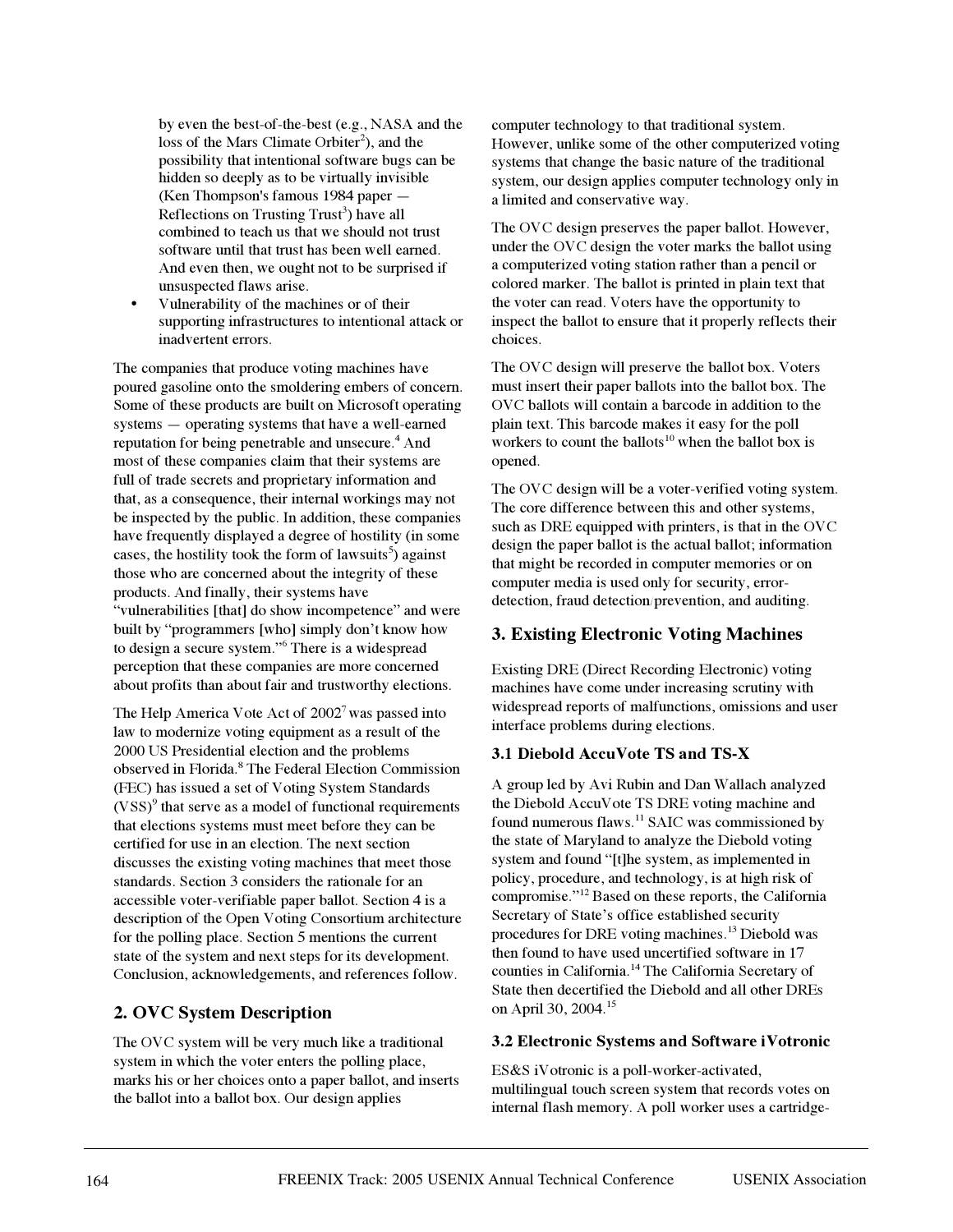like device called a Personal Electronic Ballot (PEB) to turn the machine on and enable voting. Voters first choose their ballot language and then make their selections via a touch screen. When the polls close, poll workers read summary data from each machine onto the PEB via infrared. The PEBs are then transported to election headquarters or their contents transmitted via a computer network.

In September 2002 in Florida, a spot check of iVotronic machines revealed several precincts where hundreds of voters had only one or even no selections chosen the their ballots cast on Election Day and vote totals produced by the main and backup system did not agree.<sup>16</sup> In October 2002 in Texas, several people reported that their votes registered for a different candidate on screen and, in fact, some votes cast for Republicans were counted for Democrats.<sup>17</sup> In November 2002, two early-voting locations in Wake County, North Carolina (Raleigh) failed to record 436 ballots due to a problem in the iVotronics' firmware.<sup>18</sup>

# **3.3 Hart InterCivic eSlate**

Hart's eSlate is a voter-activated multilingual voting system where the voter turns a selector wheel and set of buttons to indicate their votes. The eSlate terminals are connected via daisy-chained serial cable to a central controller, the Judges' Booth Controller (JBC), which provides power, vote activation, and vote storage for up to twelve eSlate terminals. A poll worker issues a 4 digit PIN to the voter using the JBC. The voter enters this PIN on an eSlate and votes using its selector wheel and buttons. Once the vote is cast, the vote is transmitted via a cable to the JBC and stored in flash memory on the JBC's Mobile Ballot Box (MBB). The MBB is then either physically transported to election headquarters or its contents transmitted via computer network.

In November 2003, poll workers in Harris County, Texas, confused by the system's complexity, could not get the machines to work properly and had been assigning the wrong ballots to voters using the JBC.<sup>19</sup> In February 2004 in Virginia, voters had to cast paper ballots when the JBC used at one precinct "fried," rendering all the eSlate machines unusable.<sup>20</sup> In March 2004 in Orange County, California, hundreds of voters were turned away when one eSlate machine broke down.21 At the same time in California, poll workers incorrectly assigned ballots from different precincts to their voters and approximately 7000 voters cast ballots for the incorrect precinct.<sup>22</sup>

### **3.4 Sequoia Voting Systems AVC Edge**

The Sequoia AVC Edge is a voter-activated multilingual touch screen system that records votes on flash memory. Its operation is very similar to the Diebold AccuVote-TS described above.

In March 2002 in Palm Beach County, Florida, the Edge machines froze up when voters selected their ballot language and other reports indicate votes counted for the wrong candidate. $^{23}$  As well, 15 PCMCIA cards were temporarily lost and the central system would not report the results and in a very close race many ballots were blank.<sup>24</sup> In April 2002, in Hillsborough County, Florida, one precinct could not transfer data on 24 out of 26 PCMCIA cards; results were faxed and entered in by hand.25 In March 2003, a similar problem plagued PCMCIA cards.<sup>26</sup> In November 2002, in Bernalillo County, New Mexico, 48,000 people voted early, but no race showed more than 36,000 votes due to a software bug.<sup>27</sup> In June 2004, in Morris County New Jersey, the central tabulation system read only zeros from the PCMCIA cards.<sup>28</sup>

### **3.5 Other DRE Voting Machines**

Other DRE vendors are proposing to add printers to their DREs.<sup>29</sup> AccuPoll has an Electronic Voting System with a voter-verified paper audit trail<sup>30</sup> and Sequoia Voting Systems is marketing optional voterverified paper record printers for their DREs.<sup>31</sup> The state of Nevada used these VeriVote printers in the 2004 primary and presidential elections.<sup>32</sup> Although some predicted that the printers would fail or cause long lines, "[t]he primary election was free of serious problems that have embarrassed registrars in Florida, California, Maryland and other states with touchscreen machines."<sup>33</sup> The Avante Vote-Trakker is a DRE with a voter-verified paper audit trail.<sup>34</sup> However, none of these systems are in wide use, and some have not even been certified. None of them meet the current California AVVPAT standards.

### **3.6 Paper Ballots with Optical Scan Machines**

There are several problems with the use of paper ballots that are optically scanned with mark/sense-type tabulation systems. The paper ballot is not accessible to the visually impaired or reading impaired. And the paper ballot must be available in multiple languages as required by the jurisdiction. The use of paper does enable recounts, but potentially suffers from the problems of overvotes, undervotes, and improper changes to ballots (including extraneous marks, which would void the ballot).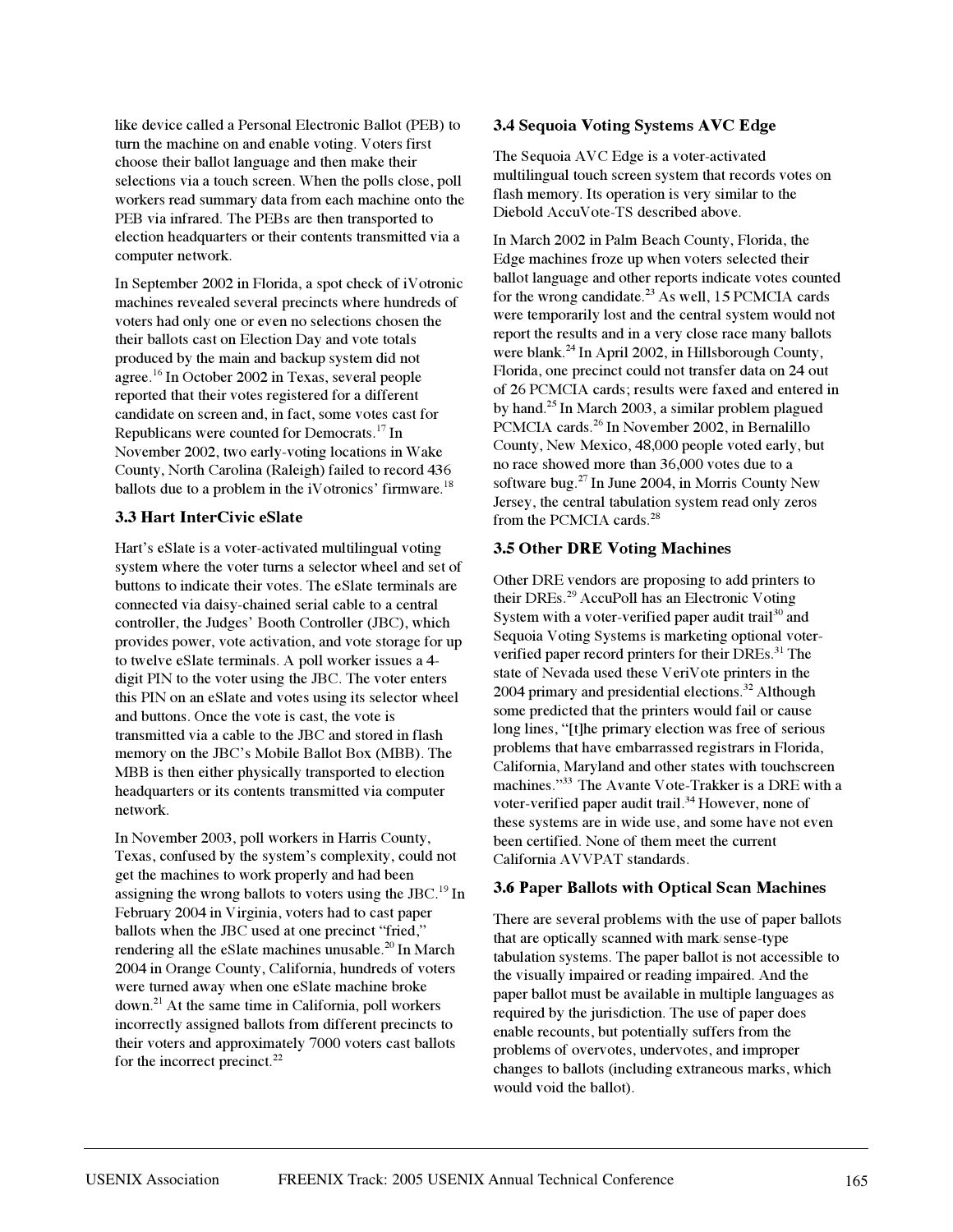# *3.6.1 AutoMark*

The AutoMark<sup>35</sup> system is an Electronic Ballot Marker (EBM) that addresses accessibility problems by using an interface comparable to a Direct Recording Electronic voting machine. Similarly, it can provide support for multiple languages and limit overvotes and undervotes through its user interface. AutoMark uses ballots identical to those also used for manually-marked optical-scan systems. AutoMark effectively replaces the pen in such systems with a marking device that supports multiple languages and detects overvotes and undervotes. So there is the question of whether the printed ballots are in each required language, so that a non-English-speaking voter can still verify his or her ballot. It is possible to have a device with accessible output modes that reads the voter's marked choices (like that of OVC system described in Section 5.1.7), so that the voter may verify that the ballot is marked correctly, but that is not currently part of the AutoMark system. A key benefit of the AutoMark system is that the same optical scan tabulation system can be used for ballots cast in polling places, absentee ballots, and provisional ballots. But they neither maintain an electronic audit trail nor use digital signatures to detect ballot stuffing.

However, the optical scan tabulating systems are also potential sources of error. They must be calibrated to properly distinguish the ballot markings. For example, during the March 2004 primary election in Napa County, California, "optical scan machines from Sequoia Voting Systems failed to record voters' ballot marks on the paper copy…. Apparently, the optical scan machines can read carbon-based ink but not gel pens."<sup>36</sup> There is also the potential that the vote tabulation software could have errors or have been fraudulently modified.

### *3.6.2 Populex*

The Populex<sup>37</sup> system is an Electronic Ballot Printer (EBP) that also addresses accessibility by using an interface comparable to a Direct Recording Electronic Voting Machine. The output is a small printed ballot with a barcode that contains the voter's ballot selections. Numbers are printed on the bottom of the ballot so that the voter can read the choices, but these numbers must be matched to a chart (e.g., on the wall) in the precinct. Because the ballots are paper, a provisional ballot could be placed in an envelope for subsequently determining whether the ballot should be counted. However, absentee ballots must be counted using a different technology, unless the absentee voter uses a Populex system.

### **3.7 DREs used internationally**

Various countries around the world have chosen to use DRE systems. The Dutch-based NEDAP<sup>38</sup> system is used in the Netherlands, France, Germany, the United Kingdom and Ireland but has been criticized for its flaws.<sup>39</sup> The voting machine developed and used recently in India<sup>40</sup> is very simple and lacks features like disabled and multilingual access. Venezuela chose VVPAT-enabled Smartmatic<sup>41</sup> DREs on which to conduct its recent referendum on the President; there were allegations of fraud, but the "audit concluded the voting machines did accurately reflect the intent of the voters, as evidenced by a recount of the paper ballots in a sample of the machines."<sup>42</sup>

# **4. Why an Accessible Voter-Verifiable Paper Ballot**

Many computer and other experts have joined VerifiedVoting.org's call for "the use of voter-verified paper ballots (VVPBs) for all elections in the United States, so voters can inspect individual permanent records of their ballots before they are cast and so meaningful recounts may be conducted. We also insist that electronic voting equipment and software be open to public scrutiny and that random, surprise recounts be conducted on a regular basis to audit election equipment."<sup>43</sup>

### **4.1 Paper Receipts vs. Paper Ballots**

We speak of OVC creating a paper *ballot*, not a receipt, nor simply a "paper trail." That is, for OVC machines, the printout from a voting station is the primary and official record of votes cast by a voter. Electronic records may be used for generating preliminary results more rapidly or for auditing purposes, but the paper ballot is the actual official vote document counted.<sup>44</sup>

Some writers discuss producing a paper receipt, which a voter might carry home with them, as they do an ATM receipt. There are two significant problems with this approach. In the first place, if we suppose that a voting station might have been tampered with and/or simply contain a programming error, it is not a great jump to imagine that it may print out a record that differs from what it records electronically. A receipt is a "feel good" approach that fails to correct the underlying flaws of DREs.

But the second problem with receipts is even more fundamental. A voting receipt that can be carried away by a voter enables vote buying and vote coercion. An interested third party—even someone as seemingly innocuous as an overbearing family member—could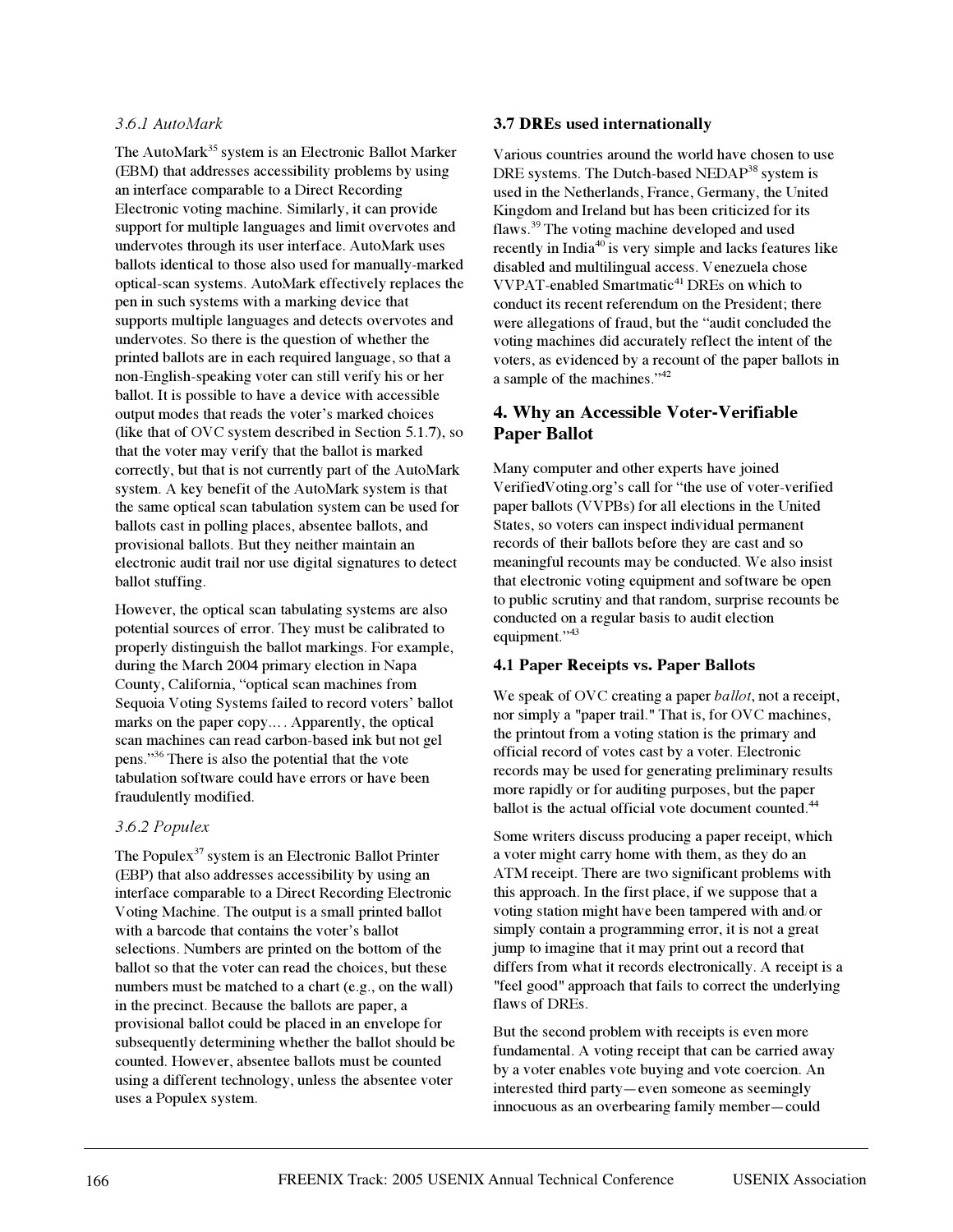demand to see a receipt for voting in a manner desired. With OVC systems, ballots must be placed into a sealed ballot box to count as votes. If a voter leaves with an uncast ballot, even if she went through the motions of printing it at a vote station, that simply does not represent a vote that may be "proven" to a third party.

What some vendors refer to as a paper trail suffers from a weakness similar to the first problem paper receipts suffer. Under some such models, a DRE voting station might print out a summary of votes cast at the end of the day (or at some other interval). But such a printout is also just a "feel good" measure. If a machine software or hardware can be flawed out of malice or error, it can very well print a tally that fails to accurately reflect the votes cast on it. It is not *paper* that is crucial, but *voter-verifiability*.

### **4.2 Paper Audit Trail Under Glass vs. Paper Ballot**

While "paper audit trail under glass" does indeed do a pretty good job of preventing ballot box stuffing with forged physical ballots, this approach is not the only nor even the best—technique to accomplish this goal. We plan for OVC systems to incorporate cryptographic signatures and precinct-level customization of ballots that can convincingly prove a ballot is produced on authorized machines, at the polling place, rather than forged elsewhere. For example, a simple customization of ballots is a variation of the page position of our ballot watermarks in a manner that a tamperer cannot produce in advance. Surprisingly much information can be subtly coded by moving two background images a few millimeters in various directions. Another option is to encode a cryptographic signature within the barcode on a ballot—in a manner that can be mathematically proven not to disclose anything about the individual voter who cast that vote, but simultaneously that cannot be forged without knowledge of a secret key, which is known only to that electronic voting machine.

There are several narrowly technical problems with "paper audit trail under glass" systems. A "paper audit trail under glass" system has some extra mechanical problems with allowing rejection of incorrect paper record; some sort of mechanism for identifying the paper record as spoiled, perhaps through an ink mark. This approach increases the potential of physical failure, such as paper jams.

A more significant issue for "paper audit trail under glass" systems is their failure to provide the quality of accessibility to vision- or reading-impaired voters that OVC's design does. Sighted voters who happen to need reading glasses, or who can read only large print or

closely held print, are likely to find "paper audit trail under glass" systems more difficult to check than printed ballots they can physically hold. Even if these machines add provisions for audio feedback on final ballots, users are dependent on the very same machine to provide such audio feedback. Potentially, a tampered-with machine could bias votes, but only for blind voters (still perhaps enough to change close elections). In contrast, OVC positively encourages third parties to develop software to assure the barcode encoding of votes matches the visibly printed votes every voter is treated equally, and all can verify ballots.

From a more sophisticated cryptology perspective, "paper audit trail under glass" systems are likely to compromise voter anonymity in subtle ways. One of the issues the world-class security researchers associated with our design have considered is the possibility that sequential or time-stamp information on ballots could be correlated with the activity of individual voters. Even covert videotaping of the order in which voters enter a polling place might be used for such a compromise. This problem is more serious in those systems in which the voter-verified paper audit trail is maintained on a continuous paper tape fed onto a takeup spool. However, on systems that cut the audit trail into pieces, one for each voter, that ballots that fell to the bottom of the glass bin may be visible to subsequent voters. Such potential visibility also compromises anonymity. This analysis is just part of the threat analysis study that we will perform in order to create a reliable, secure, and trustworthy election system.

A far more serious problem with a voter-verified paper audit trail is the difficulty of automated tabulation of the audit trail. This problem is especially acute when the voter-verified paper audit trail is cut into pieces, one for each voter. The glass bin is likely to be a mass of coiled paper strips. While the continuous spool approach to the paper audit trail is neater, it suffers from an anonymity problem as identified above. When the paper audit trail can only be used in a manual tabulation process, there will be enormous pressure to minimize its use, thereby reducing its effectiveness. In contrast, the OVC design facilitates automated tabulation of the paper ballots while enabling manual counting and voter-verification also. However, even when there is an automated tabulation process of the paper ballots, it is critical for a random sample of precincts to be manually tabulated, as a further check on the system.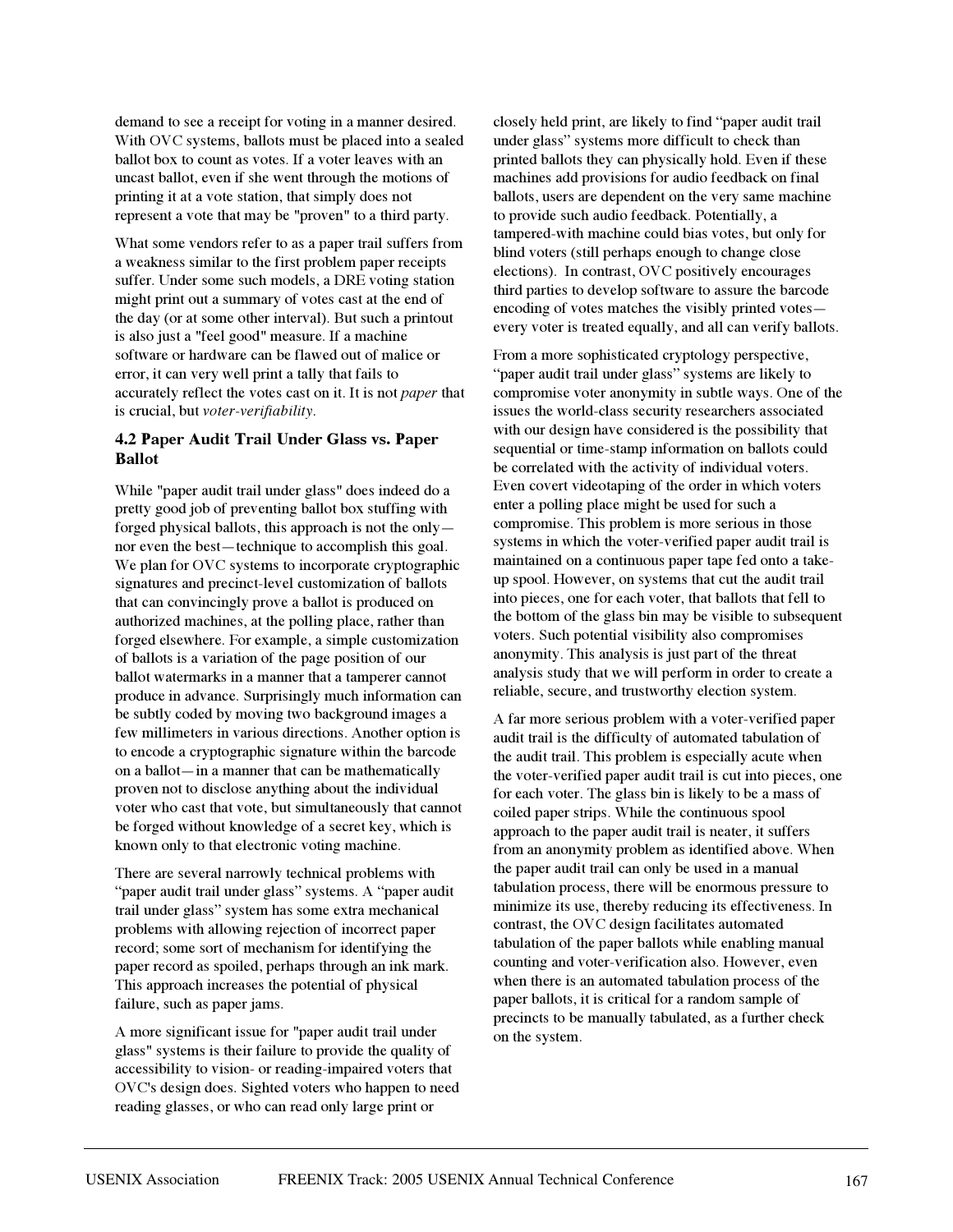# **4.3 Accessible Voting**

One of the key benefits of electronic voting machines is to allow disabled voters to vote unassisted.<sup>45</sup> However, as the movement for a voter-verifiable paper audit trail grows,<sup>46</sup> there is a need for the paper audit trail to be accessible as well.<sup>47</sup> The Open Voting Consortium's voting system is designed to be accessible for both entering the votes and verifying the paper ballot produced.

# **5. OVC System Overview**

The Open Voting Consortium (OVC) is developing a PC-based open source voting machine with an accessible voter-verified paper ballot. We intend to use an open source operating system for the PC, such as Knoppix, a variant of Linux that boots off of a CD. The polling place system consists of a Voter Sign-in Station, an Electronic Voting Station, an Electronic Voting Station with a Reading-Impaired Interface, a Ballot Verification Station, and a Ballot Reconciliation Station. See Figure 1 (at end of paper). In addition, there are components at the county canvassing site that are discussed only briefly in this paper.

### **5.1 Precinct/Polling Place Element**

The OVC Precinct/Polling Place Element is intended to provide all of the systems and procedures required for a polling place except for voter rolls, sign-in books and the like. The OVC system will be flexible so that it will be adaptable to applicable laws as well as local preferences.

The OVC design will accommodate polling places in which different classes of voters, for example voters of different parties, may be accommodated with ballots appropriate for that particular voter.

Overall design and operation of the OVC system is simplified because the paper ballot produced by it will be the legal ballot. For example, in the OVC design equipment failures will not be handled at the polling place except to the extent necessary to disconnect the failed unit, seal it, and deploy a backup unit.

The OVC design is very concerned that voters with physical disabilities and limited reading ability are accommodated. It is anticipated that the OVC design will contain variations of the Voting Station and Ballot Verification Station that will be designed with user interfaces tailored to the needs of voters with certain types of physical impairments.

The OVC design will not require substantial changes to the workflow of a typical polling place; voters and poll

workers will find that procedures are comparable to those used in existing American polling places.

### *5.1.1 Voter Sign-in Station*

The Voter Sign-In Station is used by the poll worker when the voter signs in and involves giving the voter a "token." It is a requirement that each voter cast only one vote and that the vote cast be of the right precinct and party for the voter. The "token" authorizes the voter to cast a ballot using one of these techniques.

- Pre-printed ballot stock
- o Option for scanning ballot type by EVM
- Poll worker activation
- Per-voter PIN (including party/precinct identifier)
- Per-party/precinct token
- Smart cards

The token is then used by the Electronic Voting Station and the Electronic Voting Station with the Reading Impaired Interface to ensure that each voter votes only once and only using the correct ballot type.

If the voter spoils a ballot, the ballot is marked spoiled and kept for reconciliation at the Ballot Reconciliation Station, and the voter is given a new token for voting.

In the case of a per-voter PINs or smart cards, it is imperative that these do not personally identify the voter.

### *5.1.2 Electronic Voting Station*

The Voting Station is the voter's primary point of contact with the OVC system. After the voter signs-in, a poll worker will direct the voter to a Voting Station.

The physical appearance of the voting station will be that of a lightweight booth with privacy curtains or walls. There will be an integrated device—an Electronic Voting Station—containing computer, printer, battery, and flat screen display. The display will allow touch-screen use and will be mounted so that it may be adapted for use by voters who stand and voters who are in wheel chairs.

The Voting Station will be designed so that setup and teardown are easy; it is anticipated that installation will be largely an unfold-and-plug-in operation.

The Voting Station will be tamperproof and be engineered to endure physical abuse during shipping, deployment, and use. The Voting Station will be designed so that it may be sealed against unauthorized access with locks and lead/wire seals.

We are developing procedures that ensure that the correct certified software is operating on the voting machines, from booting from a CD rather than the hard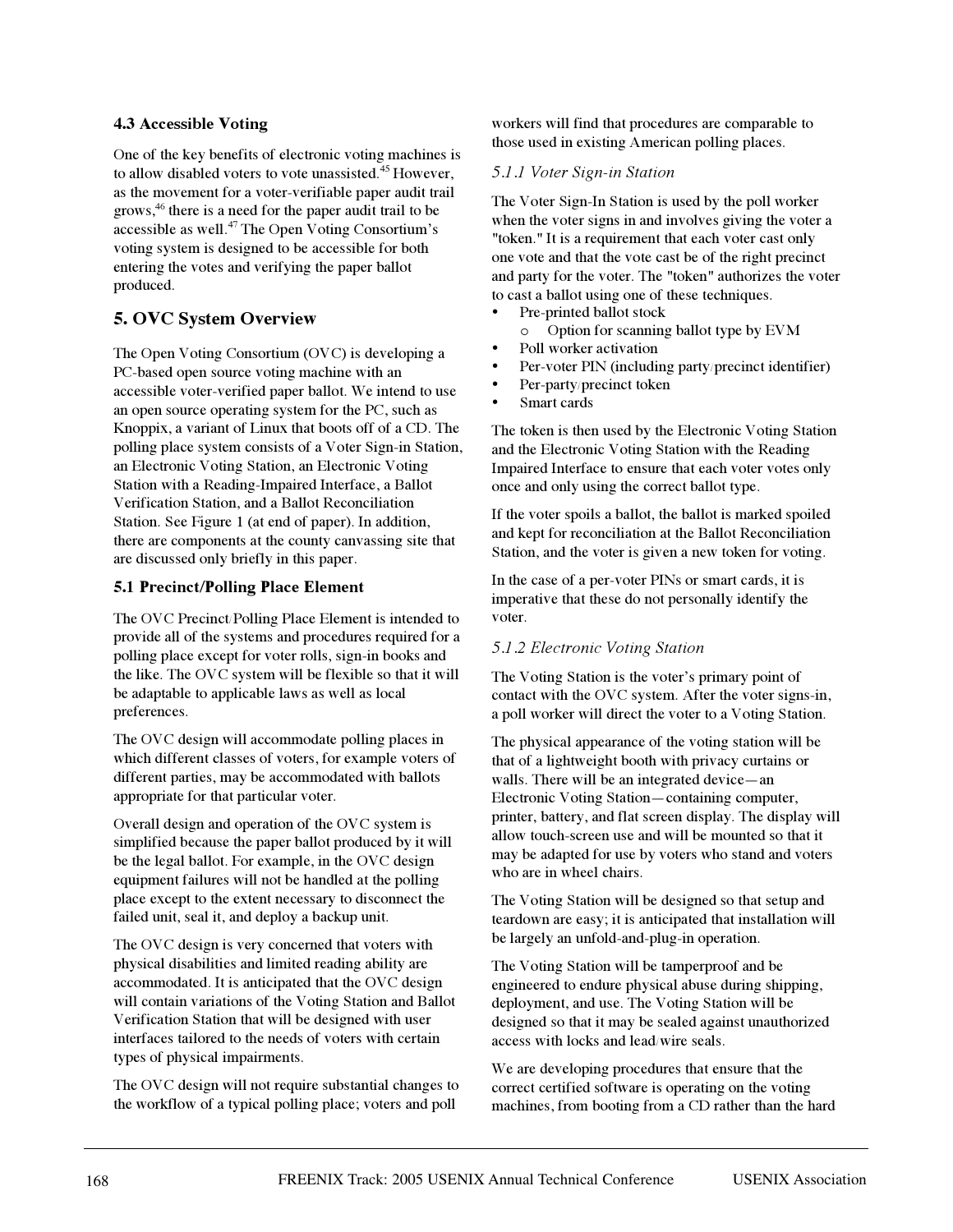drive, verifying checksums and hardware configurations, as well as other means.

The Electronic Voting Station consists of these components:

- A computer, preferably stock commodity hardware, with these features:
	- o A monitor, preferably LCD, possibly 15" or 17" touch-screen measured diagonally.
	- o One or more input devices, such as:
		- Touch-screen interface on LCD screen Mouse
			- Keyboard

Buttons surrounding the screen, like on an ATM

- Numeric keypad
- Symbolic keypad
- o Possibly a smart card reader/writer
- A CD-R drive. The CD-R will contain:
	- o The operating system, e.g., a Linux system without unnecessary components
	- o The EVM software
	- o Ballot Definition files and public keys of various external components
	- o Optionally, sound files for the ballot (included for the Electronic Voting Station with the Reading Impaired Interface)
	- o Personalization, potentially including public/private key pairs<sup>48</sup> for this voting station
	- o Startup record, possibly including generated public key of this voting station
	- o Electronic Ballot Images (EBIs), in XML format (and possibly in Postscript format), written at end of day in ascending order by (randomly generated) ballot ID
	- o The CD-R is used subsequently by the Ballot Reconciliation System and possibly during county canvassing.
	- o A printer with these specifications:
	- o Inkjet or laser
	- o Preferably output page is obscured from view (either by appearing face down, or by a cover)
	- o Feedback to the user (auditory or visual) that the ballot is printing and will come out soon
	- o Prints a test document at the start of a voting day that includes records of the public keys for the EVM for this day.
	- o Depending on voter "token," EVM takes blank ballot stock given to voter upon sign-in; alternatively, EVM includes storage for blank ballot stock for printing. Blank ballot stock may be specially printed paper, possibly preprinted on reverse side (with "please turn over" message).
	- o Prints ballot in printed ballot format potentially using special printed ballot stock.
- o The ballot can be read by the Ballot Verification Station and includes text in OCR format, plus a barcode for more foolproof reading.
- o A persistent EBI storage device, such as a USB memory dongle (i.e., a USB flash memory device) for persistently storing the EBIs until the end of the day, when the EBIs are transferred onto the CD-R. The USB memory dongle is kept for audit purposes.
- o Device should be large enough not to be easily lost
- o Device should be lockable and tamper proof when locked
- o Potentially, device could lock in the open position onto cabinet and PC and lock in the closed position sealed and ready for removal. Device could be set to be open only once, and on subsequent openings the device would be read only.
- o May also have hardware private key for digitally signing the ballot.
- o Security enclosure that prevents tinkering with the device

# *5.1.3 Electronic Voting Station with Reading Impaired Interface*

The Electronic Voting Station with Reading Impaired Interface is a computer similar to the Electronic Voting Station described above that includes auditory output of the ballot choices and selections made and also includes additional modes of making selections suitable for the blind or reading impaired. Whether these features are integrated to a common voting machine with all functionality, or whether there is a separate configuration for the disabled, is an open question. For example, additional modes of input may be useful for those who can read printed materials, but have physical limitations. The ideal is a universal design that accommodates all voters.

The electronic voting station for the reading impaired produces a printed ballot that can be processed by the Ballot Verification Station.

# *5.1.4 Paper Ballot*

The paper ballot is generated by the Electronic Voting Station or the Electronic Voting Station with Reading Impaired Interface. It is the paper on which the voter's choices are recorded. It must be "cast" in order to be tallied during canvassing, testing, or a manual recount.

The paper ballot can easily be read by the voter so that the voter may verify that his or her choices have been properly marked. It also contains security markings and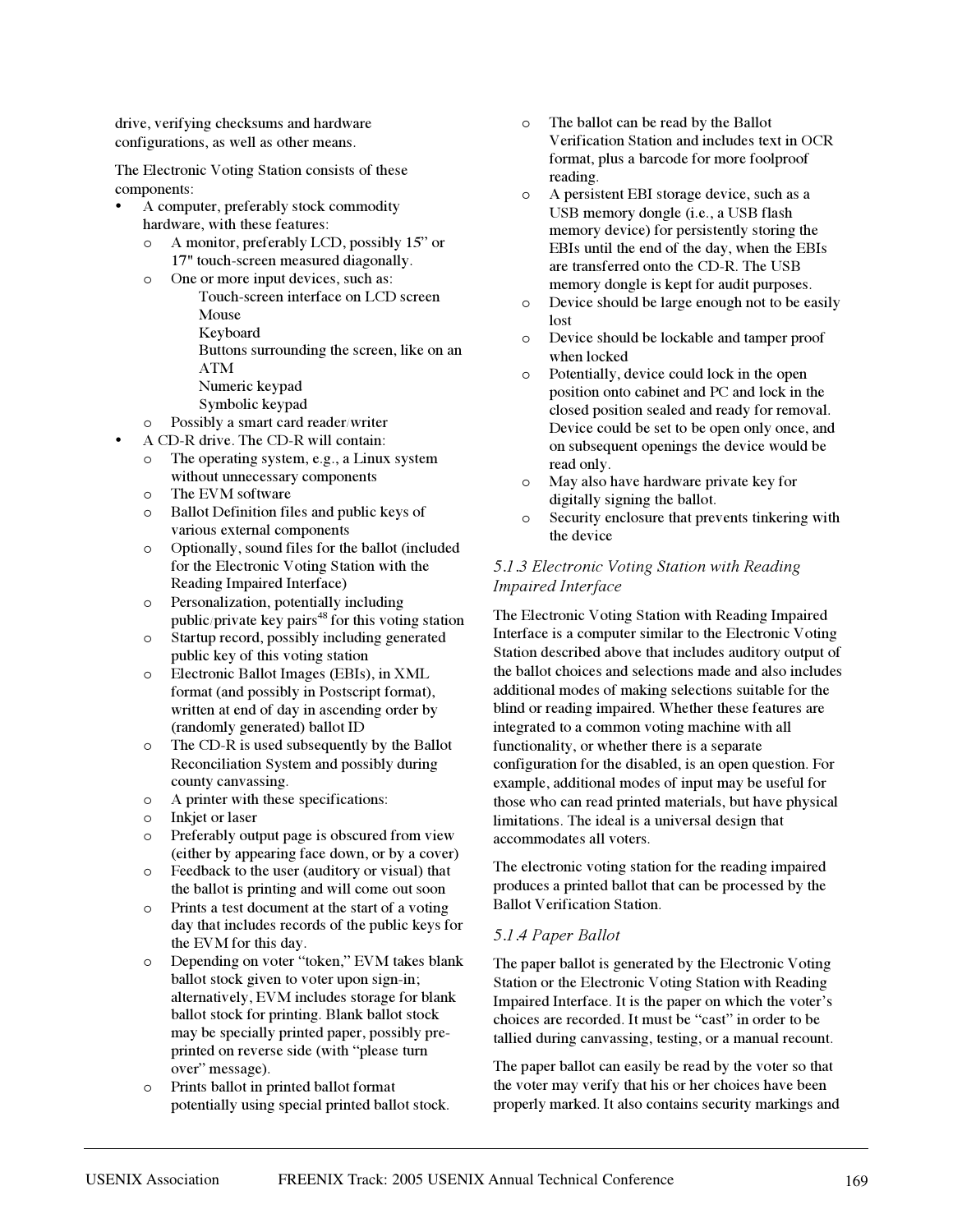a barcode. The barcode encodes the user's choices, as expressed in the human readable portion of the ballot. The human readable text should be in an OCR-friendly font so it is computer-readable as well. The voter may use the Ballot Verification Station to verify that the barcode accurately reflects their choices. The Ballot Verification Station not only assists sight-impaired and reading-impaired voters in verifying their ballots, but also to give any voter the assurance that the barcode on the ballot properly mirrors their choices, as represented in the human-readable text on the ballot. Ideally, the Ballot Reconciliation System reads the OCR text of the ballot was well, not just the barcode.

The barcode consists of several things:

- Identifiers, such as the date (but *not* time), election, precinct, type of ballot, polling machine, and random ballot ID for reconciliation against the electronic record made by the Electronic Voting Station or the Electronic Voting Station with Reading Impaired Interface. No information that can identify the voter is included on the ballot.
- The selections made by the voter.
- Checksums to detect processing errors.
- Additional padding data to obscure the barcode so that poll workers, who will be able to see the barcode (but not the textual part of the ballot) will not be readily able to ascertain by eye what selections the voter made.
- The barcode is designed so that none of the information in the barcode can be used to identify any voter personally.

Spoiled paper ballots are kept by the Ballot Reconciliation System to be reconciled against Electronic Ballot Images (EBIs) produced by the Electronic Voting Station or the Electronic Voting Station with Reading Impaired Interface.

### *5.1.5 Privacy Folder*

The paper ballot contains the voter's choices in two forms: a form that can be read by people and a barcode that expresses those choices in a machine-readable form.

Poll workers may come in contact with the ballot should they be asked to assist a voter or to cast the ballot into the ballot box. In order to protect voter privacy it is desirable to minimize the chance that a poll worker might observe the voter's ballot choices.

A privacy folder is just a standard file folder with an edge trimmed back so that it reveals only the barcode part of a ballot. The voter is expected to take his/her ballot from the printer of the Electronic Voting Station or the Electronic Voting Station with Reading Impaired Interface and place it into a privacy folder before leaving the voting booth.

The privacy folder is designed so that the voter may place the ballot still in its folder against the scanning station of Ballot Verification Station to hear the voter's ballot's choices spoken.

When handed the ballot by the voter, the poll worker casts the ballot by turning the privacy folder so the ballot is face down, and then sliding the paper ballot into the ballot box.

### *5.1.6 Ballot Box*

This is a physically secure container, into which voters have their paper ballots placed, in order to "cast" their votes. The mechanical aspects of the voting box will vary from jurisdiction to jurisdiction, depending on local laws and customs.

### *5.1.7 Ballot Verification Station*

The Ballot Verification Station reads the ballot produced by the Electronic Voting Station or the Electronic Voting Station with Reading Impaired Interface and speaks (auditorily) the selections on the voter's ballot. A count is kept of usage, including counts of consecutive usage for the same ballot, but no permanent record is kept of which ballots are verified.

The computer boots off the CD-R, which includes the following:

- The operating system
- The BVS software
- Ballot Definition files and public keys of various Electronic Voting Stations
- Sound files for the ballot
- **Personalization**
- Startup record
- Non-ballot identifying statistics on usage

It is possible for the Ballot Verification Station to have a screen and to display the selections on the screen at the voter's option. Such an option (enabled by the voter upon her request) would enable a voter who can read to verify that her ballot will be read correctly for automated tallying.

The Ballot Verification Station reads the same portion of the paper ballot read by the Ballot Reconciliation Station, including the barcode and, ideally, the text via OCR.

### *5.1.8 Ballot Reconciliation Station*

The Ballot Reconciliation Station reads the paper ballots and reconciles them against the Electronic Ballot Images (EBIs) on the CD-Rs from the Electronic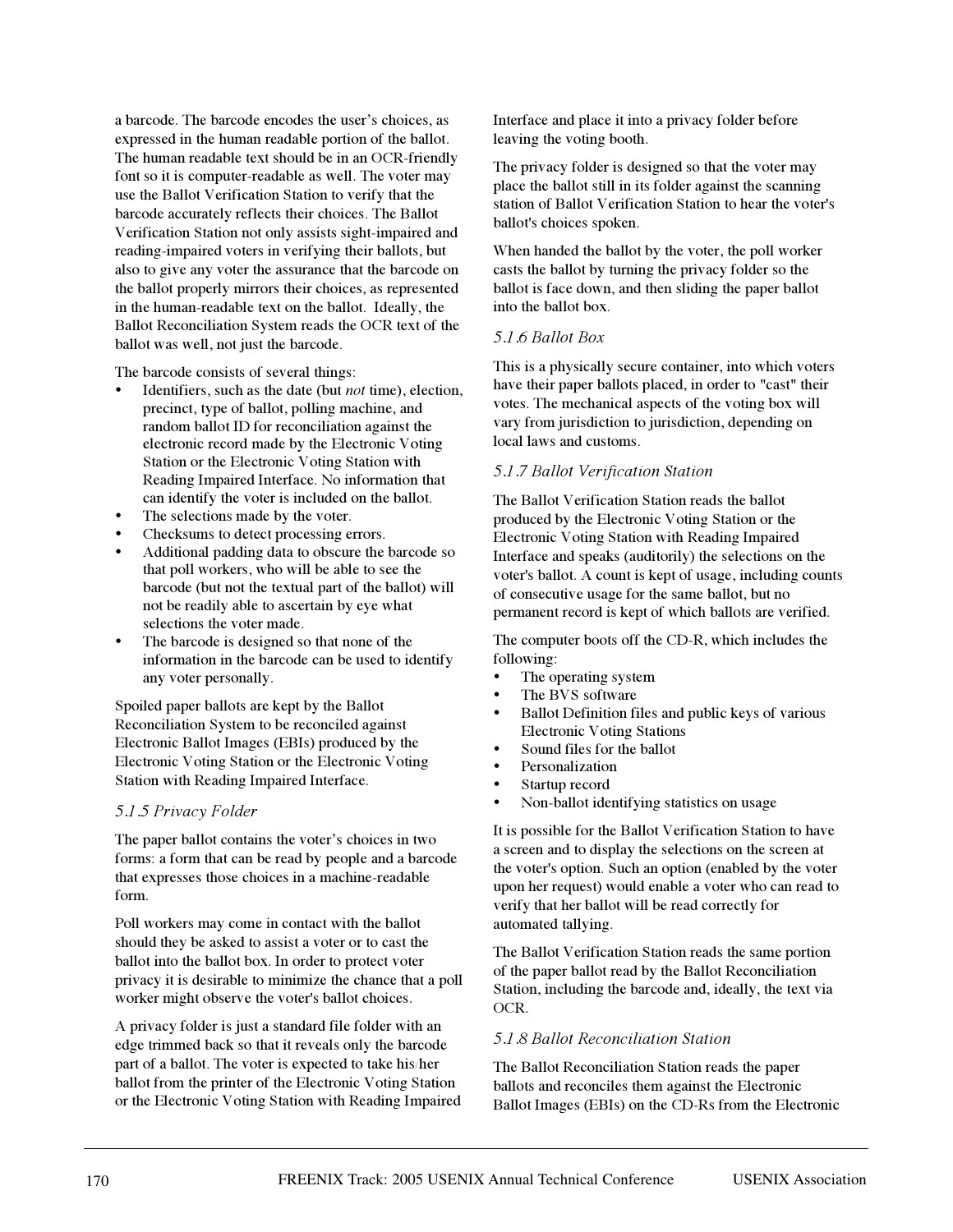Voting Station or the Electronic Voting Station with Reading Impaired Interface. The purpose of reconciling the paper ballots with the electronic ballot images is to prevent ballot stuffing as well as an audit check on the canvassing process. The process also produces the vote totals for that precinct.

The Ballot Reconciliation Station includes the following components:

- Scanner, preferably page fed
- PC
- **Monitor**
- Input devices: keyboard, mouse
- Printer
	- o Prints vote totals for posting
- CD-R
	- o Like the other CD-R; includes cumulative copy of EBIs as well as vote totals by precinct.
- CD drive (not writeable)
	- o For loading the CD-R's from the Voting Stations.

The Ballot Reconciliation System runs the Ballot Reconciliation Procedure, which is beyond the scope of this paper.

### *5.1.9 Box for Spoiled Ballots*

When a voter spoils a ballot, perhaps because the ballot does not accurately reflect her preferences, the ballot is marked spoiled and placed in a box for spoiled ballots for later reconciliation.

# *5.1.10 Box for Provisional Ballots*

When a voter shows up at a polling place and does not appear on the voting roll or the voting roll shows that the voter was sent an absentee ballot, then the voter is allowed to vote by being given a "token" for a provisional ballot. A distinctive smart card or a provisional "blank" ballot or even a distinctive privacy folder is given to the voter. When the voter has printed the provisional ballot and hands it to the poll worker, the poll worker seals the provisional ballot in an envelope along with the details necessary to determine whether the ballot should be counted and places the provisional ballot in a box for provisional ballots for later reconciliation.

# **5.2 Absentee Ballots and Manual Polling-Place Ballots**

Paper optical-scan ballots will be used for absentee ballots and also for the manually cast polling-place ballots.

# *5.2.1 Format and Marking*

The format and marking of the absentee ballots will be similar to those of existing optical scan ballot systems.

### *5.2.2 Acceptance at Polling Place*

When an absentee ballot is received at a polling place, a poll worker checks the identification of the person delivering it, places on the envelope a sticker from the absentee ballot audit sheet, and places it in the absentee ballot box.

Manual polling-place ballots are placed in the manual ballot box.

### *5.2.3 Acceptance by Mail or In-Person at County*

When an absentee ballot is received by mail, a county poll worker places on the envelope a sticker from the absentee ballot audit sheet, and places it in the absentee ballot box. When an absentee ballot is hand delivered at the county canvassing site, a county poll worker checks the identification of the person delivering it, places on the envelope a sticker from the absentee ballot audit sheet, and places it in the absentee ballot box.

### *5.2.4 Validation*

The process for validating absentee ballots is comparable to the current process, with the notable exception that the sticker must be present on the envelope. The database record for the voter needs to be marked to indicate an absentee ballot was cast. When a voter casts an absentee ballot also casts a provisional ballot, the provisional ballot will not be counted. The ballot is separated from the envelope for canvassing.

### *5.2.5 Canvassing*

A canvassing system for absentee and provisional ballots will be developed that reads in each optically scanned ballot to create an electronic ballot image. These electronic ballot images are aggregated with the scanned or reconciled versions of the electronic voting machine-printed paper ballots.

### *5.2.6 Reporting*

Reports are made available by precinct for the vote totals for the combination of absentee and provisional ballots. The number of absentee and of provisional ballots is also made available by precinct.

# **6. Current Status and Next Steps**

A demonstration system was shown at the Santa Clara County Government Building in San Jose, California on April 1, 2004. This demonstration was featured on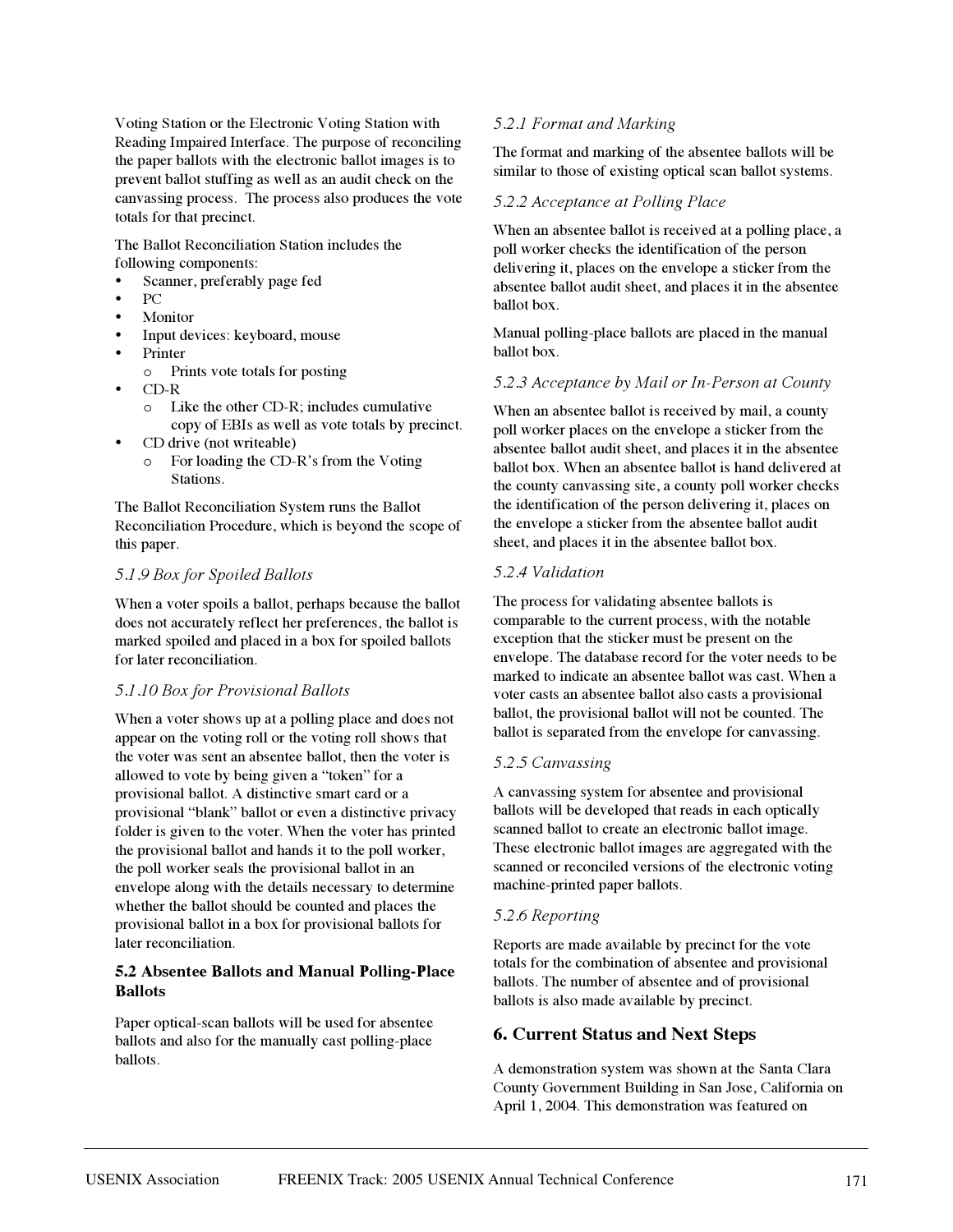KGO-TV and KCBS and KGO radio later that day and described in the San Jose Mercury News that morning.<sup>49</sup> On April 8, 2004, the San Jose Mercury News referred to our system in an editorial as a "Touch Screen Holy Grail."<sup>50</sup> Further demonstrations were given at the Computers, Freedom, and Privacy conference in Berkeley, California on April 23, 2004.<sup>51</sup> Another demonstration was given at the PlaNetwork conference in San Francisco, California on June 6, 2004.<sup>52</sup> The privacy aspects of our system were presented at the Workshop on Privacy in the Electronic Society<sup>53</sup> and will appear in a book.<sup>54</sup> The open source of the demonstration system can be found on Source Forge project EVM2003.<sup>55</sup>

Several state colleges and the Open Voting Consortium are currently in discussions with their respective Secretaries of States to obtain HAVA funding to build production-quality reference versions of this system.

# **7. Conclusions**

The Open Voting Consortium has demonstrated a voting system based on a PC-based electronic voting machine with voter-verifiable accessible paper ballot. We have described the design for the production system we propose to build, based on the prototype we have built and the lessons learned in the process. In the development of this system, we expect to enhance the state of the art in building reliable and trustworthy computerized systems. However, it is not merely the software and hardware components that are of concern; the voting processes and procedures are also key to the development of a reliable, secure, trustworthy and accessible system.

# **8. Acknowledgements**

We acknowledge the efforts of the volunteers of the Open Voting Consortium who contributed to the design we describe. In particular, Alan Dechert developed much of the design and Doug Jones provided significant insights into voting issues. Arthur Keller organized the development of the software and arranged for the demonstrations. The demonstration software was largely developed by Jan Kärrman, John-Paul Gignac, Anand Pillai, Eron Lloyd, David Mertz, Laird Popkin, and Fred McLain. Karl Auerbach wrote an FAQ on which parts of this paper is based. Amy Pearl also contributed to the system description. Joseph Lorenzo Hall contributed useful background. Ron Crane gave useful feedback.

Our work was inspired by Curtis Gans, Roy Saltman, Henry Brady, Ronnie Dugger, Irwin Mann, and others who have spoken out on the need for auditable, consistent, secure and open election administration. In the last two years, David Dill and Bev Harris have been especially helpful. David Dill referred several people to the OVC, and he and Bev Harris have helped the public recognize the need for a voter-verified paper audit trail.

# **9. References**

<sup>1</sup> Dorian Miller, "BMW 745 Bug," September 22, 2002, found at http://www.cs.unc.edu/~dorianm/ academics/comp290test/bmw745bug.html <sup>2</sup> Greg Clark, Staff Writer and Alex Canizares, "Navigation Team Was Unfamiliar with Mars Climate Orbiter," posted November 10, 1999, found at http://www.space.com/news/mco\_reportb\_991110.html <sup>3</sup> Ken Thompson, "Reflections on Trusting Trust*,*" *Communication of the ACM*, Vol. 27, No. 8, August 1984, pp. 761-763, found online at http://www.acm.org/classics/sep95/ . <sup>4</sup> In contrast, we propose to use a variant of Linux called Knoppix that can boot directly off a CD. <sup>5</sup> See http://www.wired.com/news/evote/ 0,2645,65173,00.html <sup>6</sup> See http://www.wired.com/news/evote/ 0,2645,65031,00.html  $<sup>7</sup>$  The Help America Vote Act of 2002 (HAVA), 42</sup> U.S.C.A. §§ 15301 - 15545 (West 2004). See http://fecweb1.fec.gov/hava/hava.htm <sup>8</sup> Lorrie Faith Cranor, "Voting After Florida: No Easy Answers," March 19, 2001, available from http://lorrie.cranor.org/voting/essay.html <sup>9</sup> Federal Election Commission, Voting System Standards, Vols. 1 & 2 (2002), available at http://www.fec.gov/pages/vssfinal/ (Microsoft Word DOC format) or http://sims.berkeley.edu/~jhall/ fec\_vss\_2002\_pdf/ (Adobe PDF format). <sup>10</sup> We propose that each polling place include a Ballot Reconciliation System (BRS) (described below) that has a sheet fed scanner for reading the barcode. The BRS has other benefits in support of auditing the system, also described below. <sup>11</sup> Tadayoshi Kohno, Adam Stubblefield, Aviel D. Rubin, and Dan S. Wallach, *Analysis of an Electronic Voting System*, Proc. IEEE Symposium on Security and Privacy (May, 2004), found at http://avirubin.com/vote/analysis/index.html <sup>12</sup> *Risk Assessment Report: Diebold Accuvote-TS Voting System and Processes (redacted)*, Science Applications International Corporation SAIC-6099-2003-261, Sept. 2, 2003. See: http://www.dbm.maryland.gov/SBE <sup>13</sup> Secretary of State Kevin Shelley Announces Directives To Ensure Voter Confidence in Electronic Systems, Nov. 21, 2003. See http://www.ss.ca.gov/ elections/ks\_dre\_papers/ks\_ts\_press\_release.pdf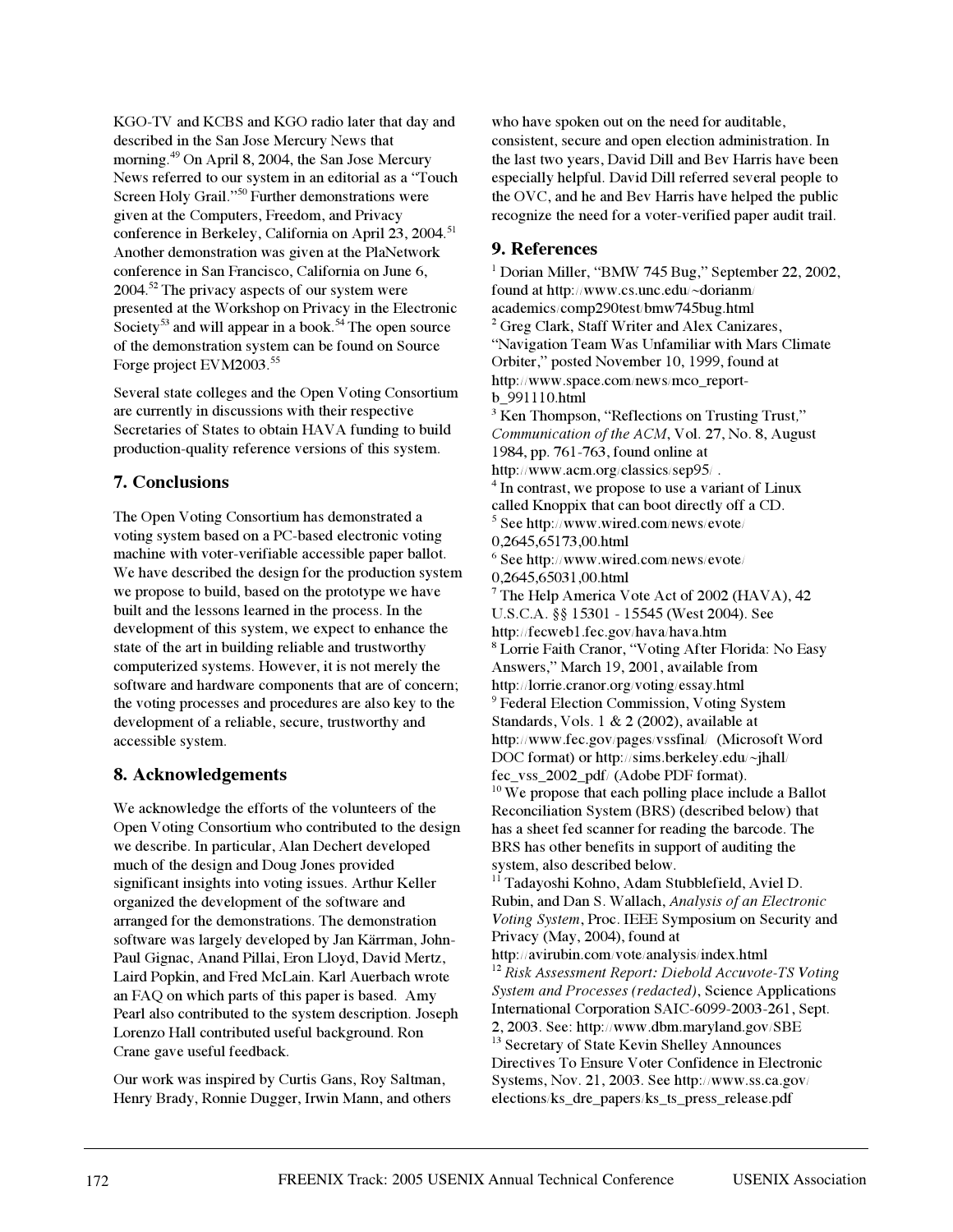December 17, 2003. See http://www.wired.com/news/ evote/0,2645,61637,00.html?tw=wn\_tophead\_2 <sup>15</sup> Secretary of State Kevin Shelley Bans Diebold TSx for Use in November 2004 General Election, April 30, 2004. See http://www.ss.ca.gov/executive/ press\_releases/2004/04\_030.pdf <sup>16</sup> "Leahy: Unskilled workers to blame," Miami Herald, September 12, 2002.  $17$  "Area Democrats say early votes miscounted," The Dallas Morning News, October 22, 2002. <sup>18</sup> "Electronic Ballots Fail to Win Over Wake Voters, Election Officials, Machines Provide Improper Vote Count at Two Locations," WRAL-TV Raleigh-Durham, November 2, 2002. <sup>19</sup> "ESlate voting proves smooth, not flawless," Houston Chronicle, November 5, 2003. <sup>20</sup> "Polling places report light turnout here," Richmond Times-Dispatch, February 11, 2004. <sup>21</sup> "Voters Decide Record Bond Issue; Edwards Quits," NBC4TV, March 2, 2004. <sup>22</sup> "7,000 Orange County Voters Were Given Bad Ballots." Los Angeles Times, March 8, 2004. <sup>23</sup> "Human goofs, not machines, drag vote tally into next day." Palm Beach Post, March 14, 2002. <sup>24</sup> "Out of Touch: You press the screen. The machine tells you that your vote has been counted. But how can you be sure?" New Times, April 24, 2003.  $25$  "Officials still searching for election glitch: The new system could not send the tabulations to the elections office." St. Petersburg Times, April 6, 2002. <sup>26</sup> "Elections Chief Sees Nearly Flawless Vote." St. Petersburg Times, March 5, 2002. <sup>27</sup> "Election results certified after software blamed." Albuquerque Tribune, November 19, 2002. <sup>28</sup> "Montville and Chatham mayors ousted." New Jersey Star-Ledger, June 9, 2004. <sup>29</sup> See http://www.wired.com/news/business/ 0,1367,58738,00.html <sup>30</sup> See http://www.accupoll.com/News/PressReleases/ 2003-10-10.html  $31$  See http://www.sequoiavote.com/mediadetail.php?id=74 <sup>32</sup> See http://www.wired.com/news/evote/0,2645,63618- 2,00.html  $33$  See http://www.siliconvalley.com/mld/siliconvalley/ 9647591.htm <sup>34</sup> See http://www.aitechnology.com/votetrakker2/ evc308.html  $35$  These systems are provided by ES&S (http://www.essvote.com/HTML/products/ automark.html ) and Vogue Election Products and Services (http://www.vogueelection.com/ products\_automark.html ).

<sup>14</sup> "E-Voting Undermined by Sloppiness," Wired News,

<sup>36</sup> See http://varbusiness.com/article/showArticle.jhtml? articleId=18841335

<sup>37</sup> See http://www.populex.com/

<sup>38</sup> See http://www.election.nl/

<sup>39</sup> Margaret Anne McGaley. *Electronic Voting: A Safety*

*Critical System*. See http://www.redbrick.dcu.ie/

~afrodite/E-Voting/Report/node18.html

<sup>40</sup> Election Commission of India, Electronic Voting

Machine (EVM) description. See

http://eci.gov.in/EVM/

<sup>41</sup> See http://www.smartmatic.com/

electionsVenezuela2004.htm

 $42$  See http://www.cartercenter.org/viewdoc.asp?docID= 2023&submenu=news and http://www.cartercenter.org/ documents/2020.pdf (page 22).

<sup>43</sup> See http://www.verifiedvoting.org/

<sup>44</sup> The OVC proposes to audit *every* vote by comparing each paper ballot with its electronic copy.

<sup>45</sup> See http://www.accessiblesociety.org/topics/voting/ electionreformlegis.html

<sup>46</sup> See http://www.verifiedvoting.org/

<sup>47</sup> See http://www.ss.ca.gov/elections/ks\_dre\_papers/

avvpat\_standards\_6\_15\_04.pdf and

http://www.ss.ca.gov/elections/ks\_dre\_papers/ press\_release\_avvpat\_06\_15\_04.pdf

<sup>48</sup> Each ballot's barcode will be digitally signed. We use the private key for signing each ballot and the public key verifying the signature. The key pair could be generated by the voting machine, with the public key recorded on the CD-R and on the "test sheet" printed at the start of a voting day and the private key never released outside the voting machine itself.

 $49$  See http://www.siliconvalley.com/mld/siliconvalley/ 8328014.htm

<sup>50</sup> See http://www.kentucky.com/mld/mercurynews/ news/opinion/8383100.htm

<sup>51</sup> See http://cfp2004.org/program/#votingmachinedemo <sup>52</sup> See

http://www.planetwork.net/2004conf/program.html <sup>53</sup> Arthur M. Keller, David Mertz, Joseph Lorenzo Hall, and Arnold Urken, "Privacy Issues in an Electronic Voting Machine," (Extended Abstract) in *Workshop on Privacy in the Electronic Society WPES 2004*, October 28, 2004, Washington DC.

<sup>54</sup> Arthur M. Keller, David Mertz, Joseph Lorenzo Hall, and Arnold Urken, "Privacy Issues in an Electronic Voting Machine," in *Privacy and Identity: The Promise and Perils of a Technological Age*. Katherine J. Strandburg and Daniela Raicu, eds., Kluwer Academic Publishing, to appear.

<sup>55</sup> See http://evm2003.sourceforge.net/